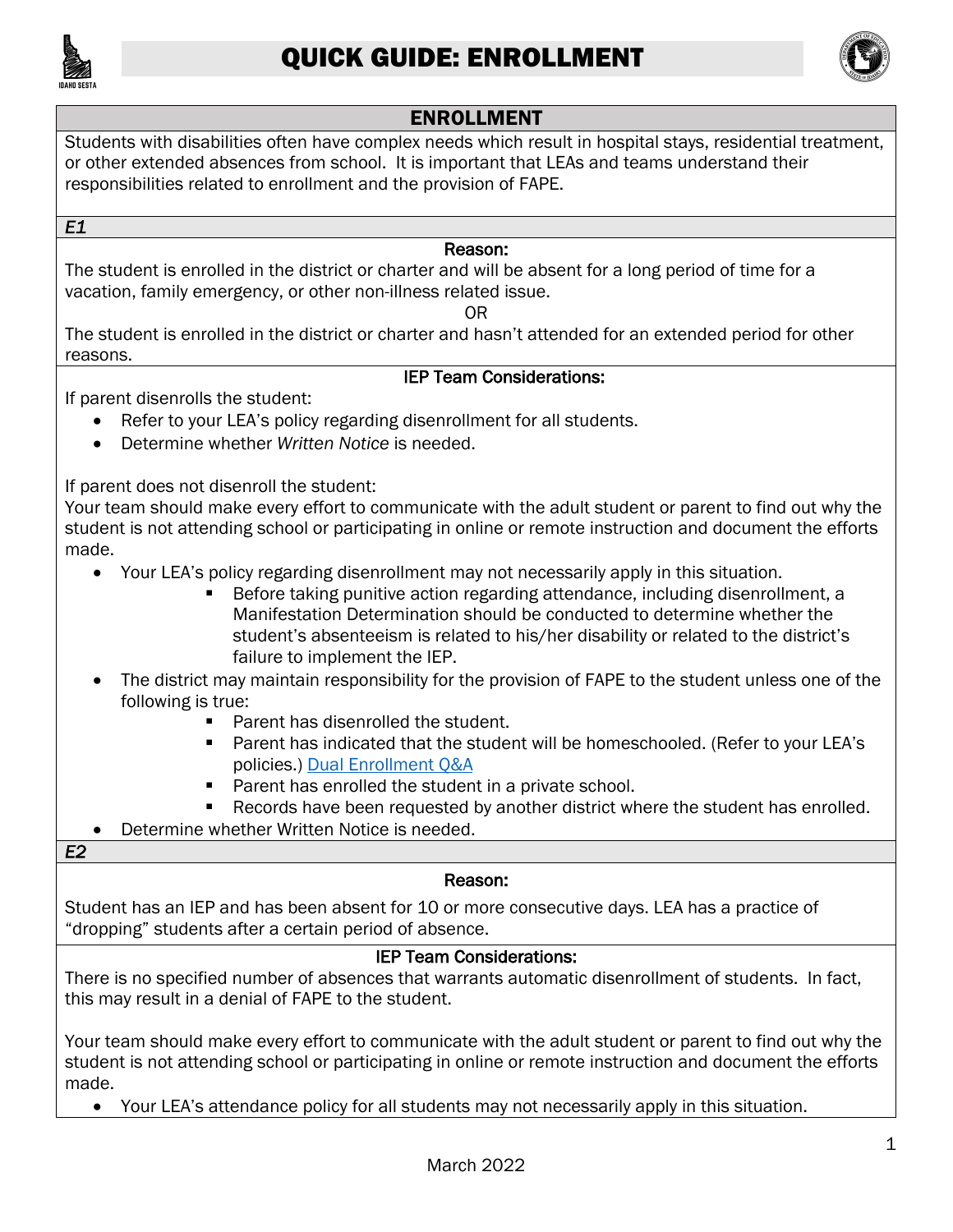



- $\circ$  Before taking punitive action regarding attendance, including disenrollment, a Manifestation Determination should be conducted to determine whether the student's absenteeism is related to his/her disability or related to the district's failure to implement the IEP.
- $\circ$  The district may maintain responsibility for the provision of FAPE to the student unless one of the following is true:
	- Parent has disenrolled the student.
	- Parent has indicated that the student will be homeschooled. (Refer to your LEA's policies.)
	- Parent has enrolled the student in a private school.
	- Records have been requested by another district where the student has enrolled.
- Determine whether an IEP meeting should be convened to discuss attendance and determine whether additional services or supports may be necessary to promote school attendance.
- Determine whether a reevaluation is appropriate.
- Keep detailed records of attempts to contact student and/or parent.
- Determine whether Written Notice is needed.

#### *E3*

### Reason:

The student has been parentally placed in a residential facility.

AND

Parent/guardian lives within district boundaries. Student is not enrolled as a student in the district or charter.

### IEP Team Considerations:

The Idaho Special Education Manual states that "t*he district shall have an ongoing Child Find system to locate, identify, and* evaluate all students with disabilities ages three (3) through twenty-one (21) who are educated within the district's geographic boundaries" (Chapter 9, Section 2C)

- The primary residence of a parent in Idaho is the residence of the child.
- If a parent requests an evaluation, the Evaluation Team, which includes the parent, must begin the Referral to Consider a Special Education Evaluation process. This includes:
	- $\circ$  Complete the Referral to Consider a Special Education Evaluation form.
	- $\circ$  Review existing information and determine whether an evaluation is warranted.
	- $\circ$  Provide Written Notice indicating the team's decision and proceed accordingly.
- If the student is eligible for special education and related services, the IEP team must make an offer of FAPE.
	- o An IEP must be implemented upon student enrollment in the district.

#### *E4*

### Reason:

The student has been parentally placed in a residential facility.

AND

Parent/guardian lives within district boundaries. Student is enrolled as a student in the district or charter. charter. **IEP Team Considerations:** 

The LEA may remain responsible for the provision of FAPE, depending on the circumstances.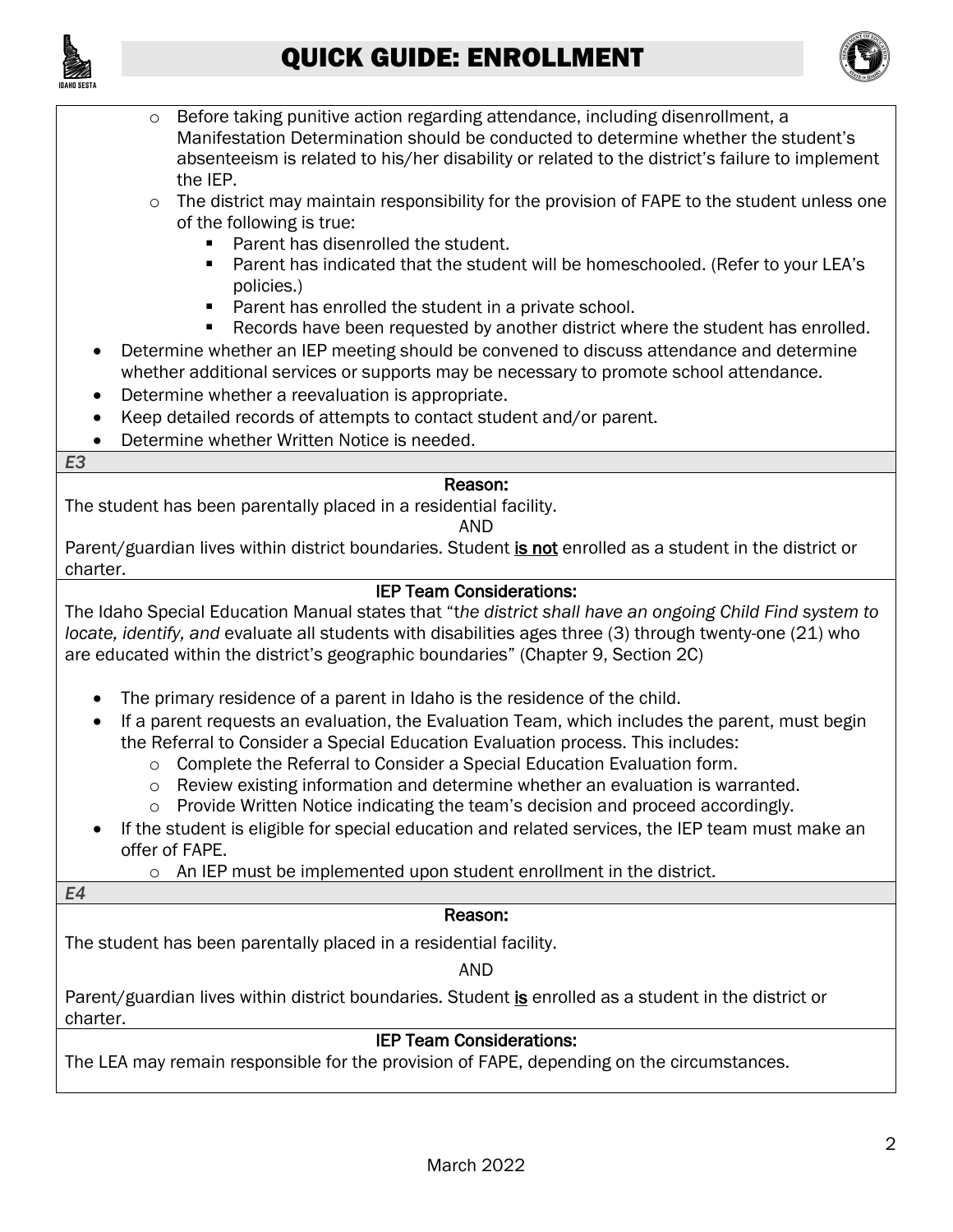



- Determine whether an IEP team meeting should be convened to discuss the student's parental placement.
- Consider developing an IDLP (home/hospital)
	- o The IEP team, which includes the parent, should consider:
		- Working with the facility to determine how services may be provided during the student's stay
		- Whether a reevaluation is appropriate
- Determine whether *Written Notice* is needed.

*E5* 

#### Reason:

 provides limited academic instruction. AND The student has been parentally placed in a hospital or day treatment program for several weeks which

Parent/guardian lives within district boundaries. Student is enrolled as a student in the district or charter. charter. **IEP Team Considerations:** 

The LEA may remain responsible for the provision of FAPE, depending on the circumstances.

- Determine whether an IEP team meeting should be convened to discuss the student's parental placement.
- Consider developing an IDLP (home/hospital)
	- o The IEP team, which includes the parent, should consider:
		- Working with the facility to determine how services may be provided during the student's stay
		- Whether a reevaluation is appropriate
- Determine whether Written Notice is needed.

*E6* 

#### Reason:

The student is placed by Idaho's juvenile justice system in a secure residential facility.

### IEP Team Considerations:

The LEA is not responsible for the provision of FAPE unless it has contracted to provide services. The Idaho Department of Juvenile Corrections is responsible for the educational programs of state juvenile corrections centers. Idaho Code 20-504A(3)-(4).

- When appropriate, work with the juvenile corrections staff to determine how services may be provided during the student's stay.
- Provide Written Notice.

*E7* 

### Reason:

The student is placed in a juvenile detention center located outside of the district's boundaries.

AND

Parent/guardian lives within district boundaries. Student is enrolled as a student in the district or charter. charter. **IEP Team Considerations:** 

 The LEA is not responsible for the provision of FAPE. The LEA in which the juvenile detention center (JDC) is located is required to provide educational services to all students within the JDC.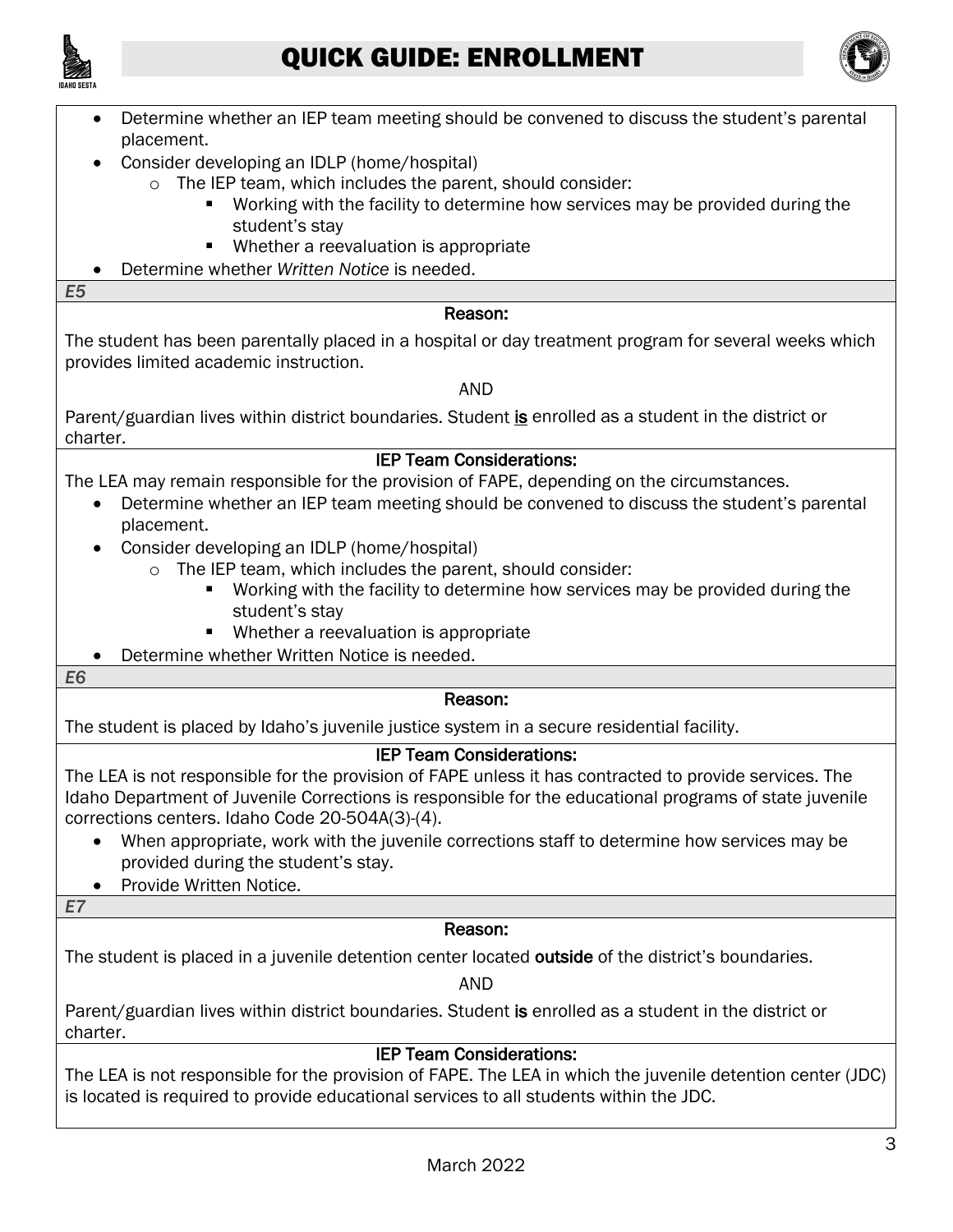



- When appropriate, work with JDC staff to determine how services may be provided during the student's stay.
- Determine whether Written Notice is needed.

#### E8

#### Reason:

The student is placed in a juvenile detention center located within the district's boundaries.

AND

Parent/guardian lives within district boundaries. Student is enrolled as a student in the district or charter. charter. **IEP Team Decisions:** 

 The LEA is responsible for the provision of FAPE. The LEA in which the juvenile detention center (JDC) is located is required to provide educational services to all students within the JDC.

- Work with the LEA staff to determine how services may be provided during the student's stay.
- Determine whether Written Notice is needed.

## EXAMPLE SCENARIOS

Scenario 1. Student is on an IEP. The family intends to leave the country and will be gone for a period exceeding two weeks, sometimes as long as a month or two months at a time. The family gives a return date and expresses their intention to return the child to school once their trip is over. What would be proposed as the next step for this student?

*Refer to Item E1* 

#### What we know.

The district/charter has already been in communication with the parent(s) regarding the anticipated absence. The parent lives within district boundaries and has not indicated intent to disenroll the student.

#### What next?

The district/charter likely remains responsible for the provision of FAPE for this student.

- Automatic disenrollment would not be appropriate.
- The IEP team may consider whether online, distance, or virtual options may be available or appropriate for this student during the extended absence to minimize the detrimental impact of the absence.
- The IEP should anticipate the student's return and be prepared to resume the provision of FAPE, considering the student's current circumstances.
- Keep detailed records of attempts to contact student and/or parent.
- Determine whether Written Notice is needed.

Scenario 2. A parent living within district boundaries informs the school that they have a student who is currently parentally placed in a residential facility outside of the district. The parent indicates that the student will be returning home and will subsequently be enrolled in the district. The student is not on an IEP, and the parent requests that an evaluation be conducted and an IEP be put in place in preparation for the student's enrollment. What would be proposed as the next step for this student?

#### *Refer to Item E3*

#### What we know.

Because the parent lives within the district boundaries, the district is responsible for Child Find activities for this student.